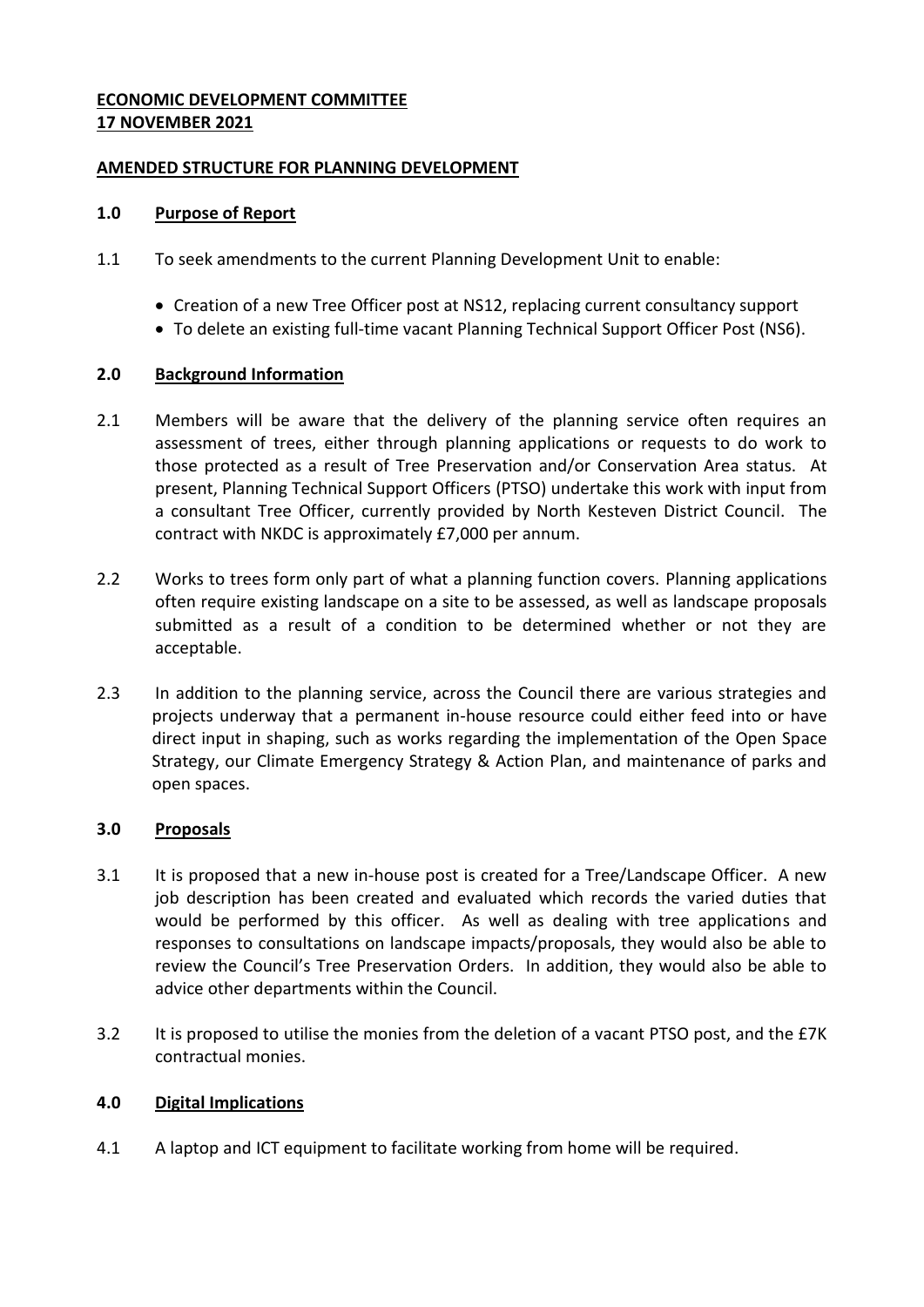# **5.0 Financial Implications FIN21-22/9510**

- 5.1 The proposal is to delete the vacant PTSO post (£26.2k) as well as utilising the monies currently paid by contract to North Kesteven District Council (£7k) in order to pay for the proposed NS12 Landscape/Tree Officer post on a full-time basis (£44.4k), leaving a shortfall of £11.2k, which we seek approval for, for the increase in budget.
- 5.2 Taking the above information into account, initially there would be an adverse impact on the General Fund of circa £11.2k per annum, however; it is anticipated that this will be mitigated by the means of this post creating wider benefits and opportunities across the authority and reduce the amount of resources required from external third parties in other Business Units. There have already been conversations with colleagues in Environmental Services regarding the possibility of using this resource, it is therefore anticipated that this post will create savings in the form of reduced expenditure to other business units across the council that may utilise the benefits of this in house post. Currently any proposed savings are unquantifiable however; as and when these are identified these will be built into future budget processes.
- 5.3 The figures below are with associated on-costs and incremental increases reaching the top of the scale in 2023-24. For the purpose of this report no pay award or increase in cost for the Council in relation to the Professional Services contract has been included.

|                                                                                      | 2021-22   | 2022-23   | 2023-24   | 2024-25   |
|--------------------------------------------------------------------------------------|-----------|-----------|-----------|-----------|
| Creating FT Tree Officer Post NS12 (SCP 31 -<br><b>SCP33)</b>                        | 44.385    | 45.720    | 47,266    | 47,266    |
| Professional Services to NKDC savings if post<br>created                             | (7,000)   | (7,000)   | (7,000)   | (7,000)   |
| Deleting Vacant Post NS6<br><b>Planning</b><br>Tech<br><b>Support Officer (PTSO)</b> | (26, 233) | (26, 783) | (27, 342) | (27, 342) |
| <b>TOTAL REQUIRMENT (FAVOURABLE)/ADVERSE</b>                                         | 11,152    | 11,937    | 12,924    | 12,924    |

The Contractual Services budget code would also be reduced by £7,000 and this sum moved to the salary code.

# **6.0 Equalities Implications**

6.1 These proposals will impact directly on staff however there is no disproportionate or potential adverse impact on anyone with a protected characteristic. The grading of the new post has been determined using the Council's agreed Job Evaluation Scheme to ensure there are no equal pay issues. The recruitment and selection processes will be undertaken in accordance with Council policy and procedures which have due regard for the requirements of equalities legislation.

### **7.0 Legal Implications**

7.1 The post holder will be required to comply with legislation as set out within the Town and Country Planning Acts and, in particular, the Town and Country Planning (Tree Preservation (England) Regulations 2012 [SI 2012 No. 605].